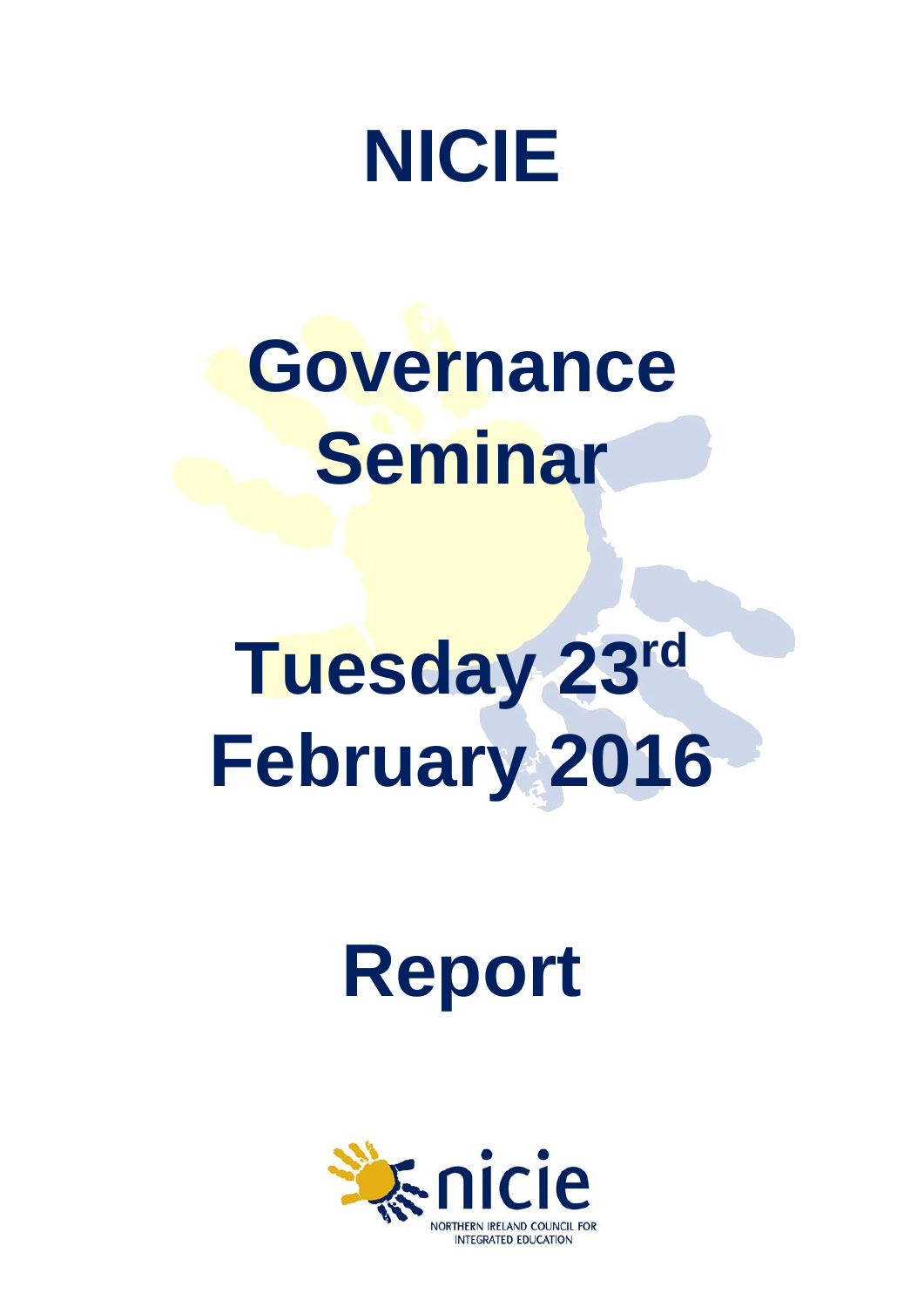The following is a report on the Governance Seminar held on Tuesday 23<sup>rd</sup> February 2016 in the Dunsilly Hotel. Whilst the turnout was low it was an informative and productive event. Included in this report are:

- 1. The agenda
- 2. Notes from the DE speakers
- 3. Power point presentations on PRSD & Area Based Planning
- 4. Discussion notes on the Integrated Education Review

If you would like any further information please contact Cliodhna Scott-Wills:

[cscott-wills@nicie.org.uk](mailto:cscott-wills@nicie.org.uk)

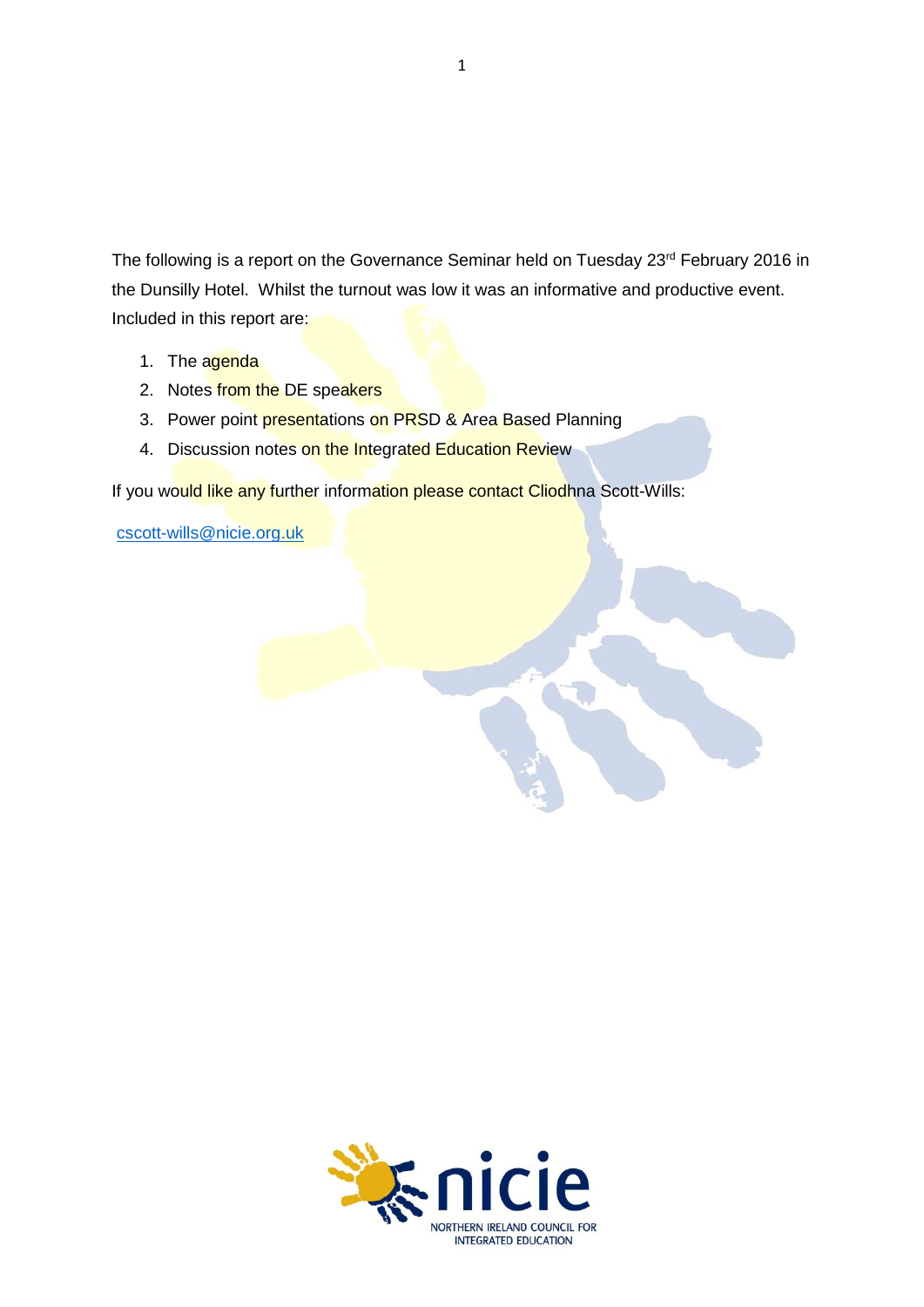### **Governance Seminar Grant Maintained Integrated Schools**

### **Tuesday 23 February 2016 3.00pm**

| 3.00 <sub>pm</sub> | <b>Registration - Tea &amp; Coffee</b>                          |                                             |
|--------------------|-----------------------------------------------------------------|---------------------------------------------|
| 3.30pm             | <b>Welcome and introduction</b>                                 | Cliodhna Scott-Wills                        |
| 3.40pm             | <b>NICIE CEO</b>                                                | <b>Rosin Marshall</b>                       |
| 3.50 <sub>pm</sub> | Replacement of Non-teaching Payroll System                      | Diane McDowell                              |
| 4.00pm             | Finance - the macro level                                       | Ken Carson/ Chris McRoberts                 |
| 4.30pm             | <b>PRSD</b> overview                                            | <b>Brian Rolston</b><br>(External Assessor) |
| 5.00pm             | Area Based Planning update                                      | Lorna McAlpine                              |
| 5.30pm             | <b>Integrated Education Review</b>                              | Cliodhna Scott-Wills                        |
| 6.00pm             | Governance Handbook – what should be in it Cliodhna Scott-Wills |                                             |

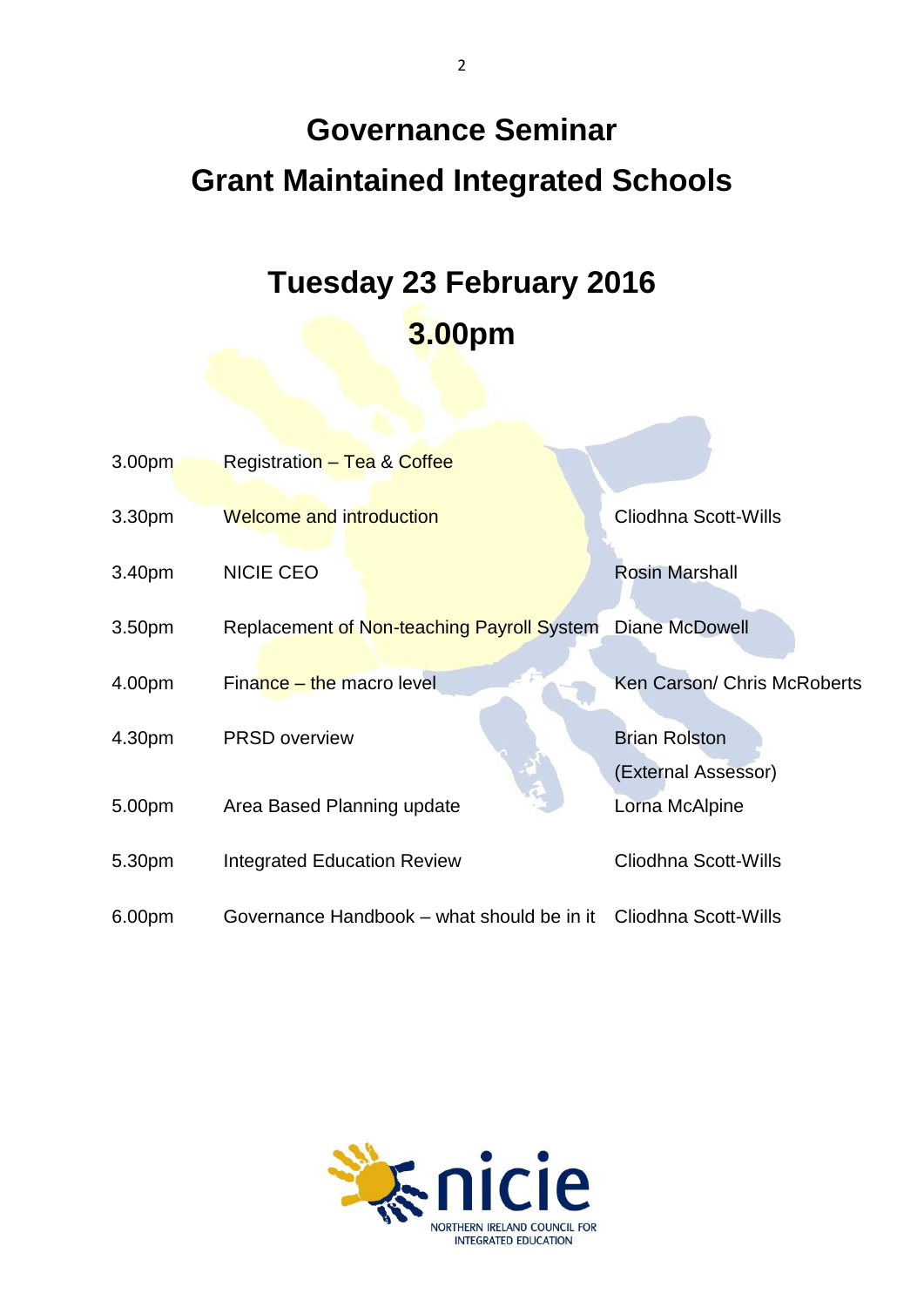Cliodhna Scott-Wills welcomed and thanked everyone for attending

Roisin Marshall, NICIE CEO, introduced herself to all those present and gave a brief history of her work to date.

#### Replacement of non-teaching payroll system

Diane McDowell – Bursar Hazelwood IPS

Diane gave an overview of the move by EA away from the OPERA system for payroll. Diane represents the GMIS on a forum looking into alternative arrangements for the VGs and GMIs. DE is doing a Business Case to identify and review payroll system. The review is in the very early stages and Diane has shared the first option with GMIs. The responses have been diverse and the forum will look at other options.

The first option is to tap into the EA payroll system which will be NILGOSC compliant. There is no option of individual schools obtaining a software licence as the costs would be too great.

Diane will keep the schools updated with the decisions and share any future options for feedback.

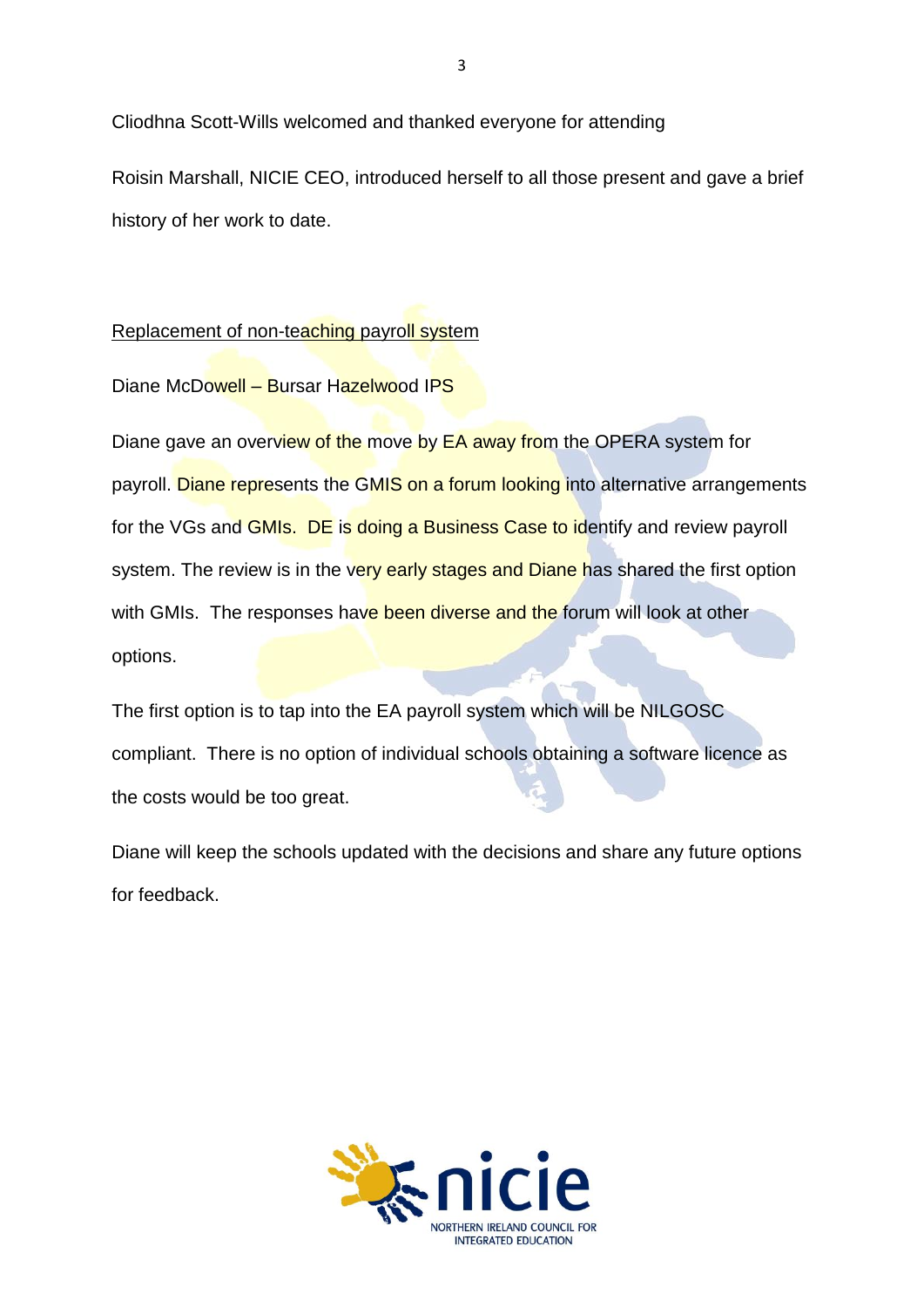#### Finance: The Macro Level

DE Finance: Ken Carson & Chris McRoberts

Ken and Chris gave a general overview of the Common Funding Formula and how the department works out the budget for each school. Such elements as Pupil unit, floor area, targeting social needs, small school factor, support for principal, managerial areas, primary schools foundation funding, principal release – are taken into account.

For GMIS & VGs such costs as audit, insurance, landlord maintenance are also included.

GMI Administration budget -capped at £150k and is enrolment based

Questions/ comments from the floor:

Is the treatment of GMI fair and equitable with the controlled schools?

Where does the over 55's scheme sit. *Still under development want a release early spring*

Concern over the budget not taking account of additional costs. Auto enrolment is calculated at 20% - Teachers salary of £40,000 in reality £48,000. This could mean a member of staff losing their job.

The living wage puts GMIs at risk of going into deficit

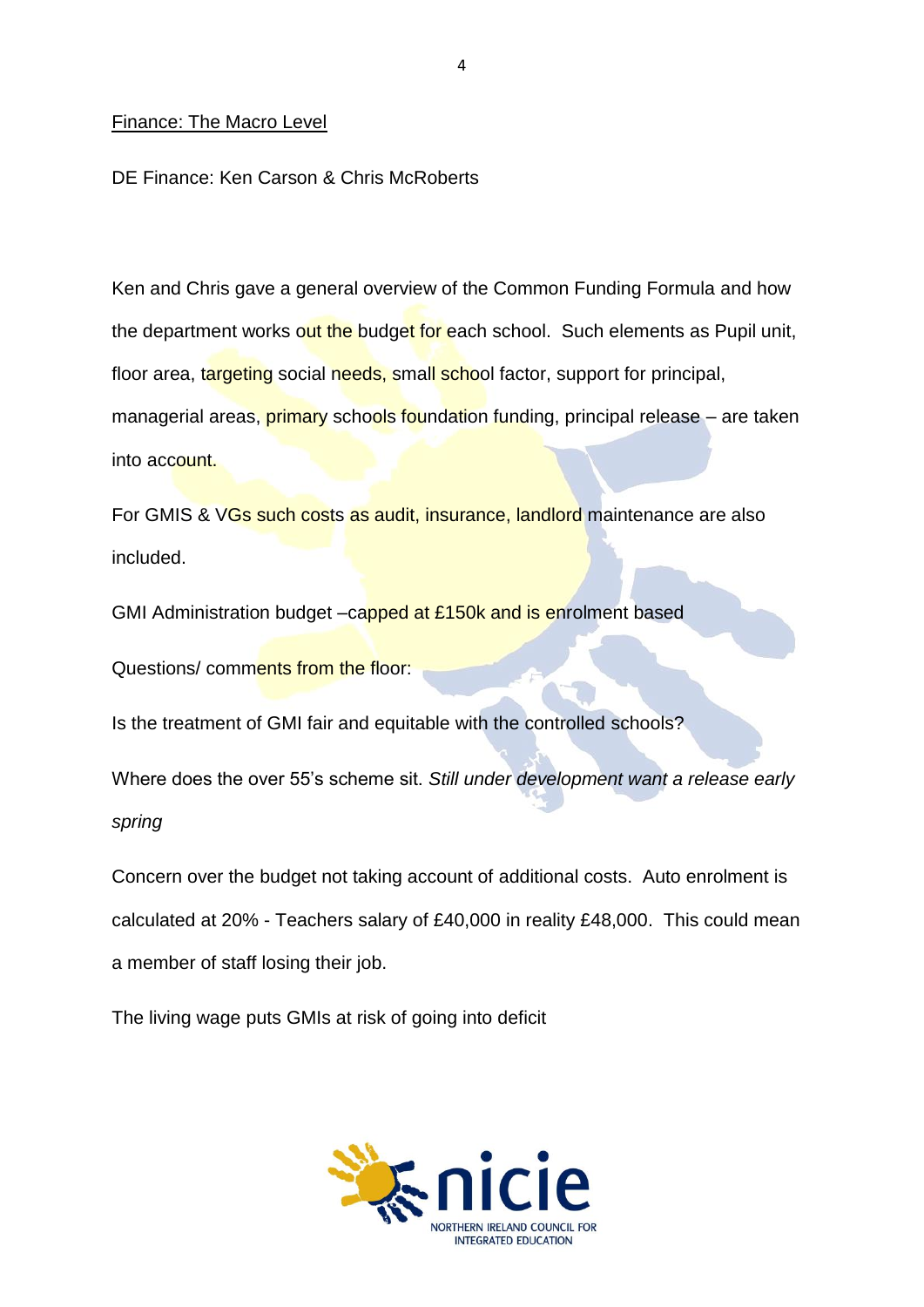In year growth comes at the end of the validation process – threshold applied at 5% or 10 pupils

Deficit of a growing school – new school or unit yet the threshold is applied  $-8-9$ 

GMIS affected – area planning colleagues looking at the issue as a whole.

Cover for non-teaching staff – long term sick from 21 days

NISTR – equality issue – can't see history of TN3 – difficult to manage the budget

EA – understand that there was a pot of money at the end of the financial year and controlled schools were offered SENCo training at £2, 500 – this opportunity not afford to GMIs

The common funding formula for 2016/ 2017 is still being worked out

Ken Carson offered to visit any principals who have been new to post in the past few years and haven't had an opportunity to meet with him. He can be contacted through DE: [ken.carson@deni.gov.uk](mailto:ken.carson@deni.gov.uk)

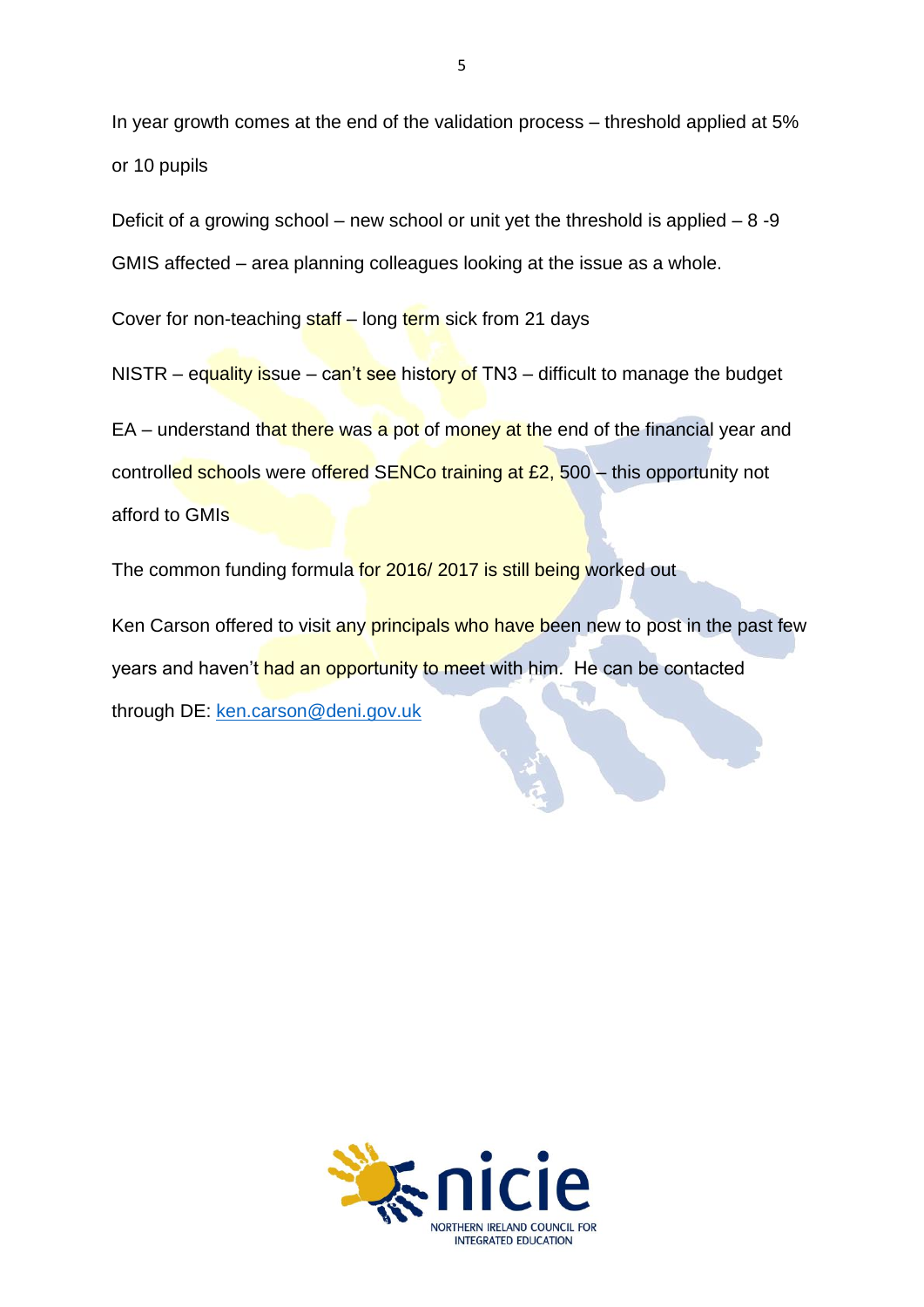#### PRSD

Brian Rolston External Reviewer

Brian, an external advisor, gave an overview of PRSD and covered such areas as:

- Vision
- Aims
- **Documents**
- **Reviewers**
- **External Adviser**
- **Impact**

See attached Power point presentation – Appendix 1

#### Area Based Planning

Lorna McAlpine NICIE Senior Development Officer

Lorna, a NICIE Senior Development Officer, gave an overview of the Area Based

planning cycle 2017 – 2020. She covered such areas as:

- NICIE based team
- The context for NICIE
- Article 64
- Stormont House Agreement
- Building status survey

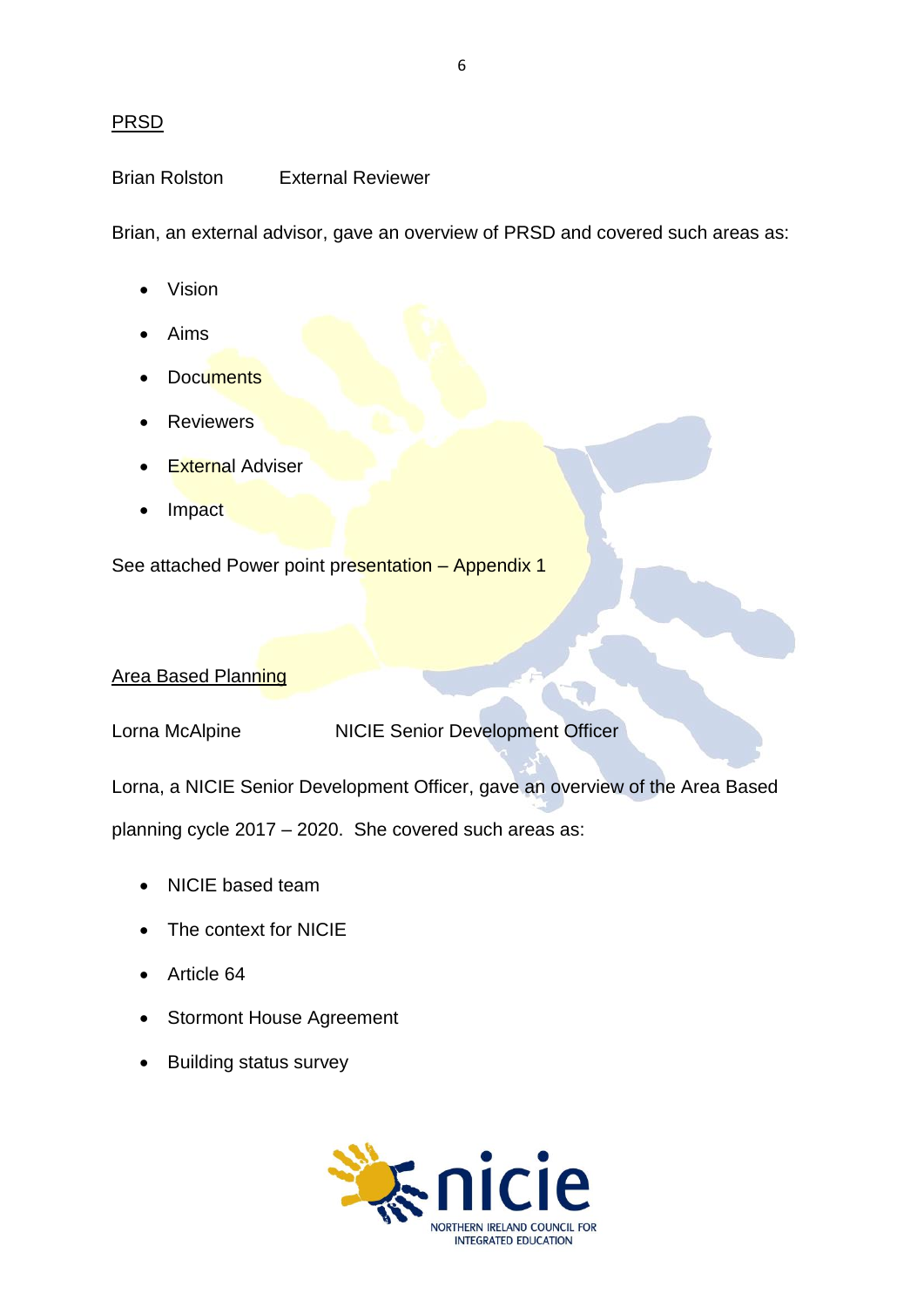• Process for Development proposals

See attached PowerPoint Presentation – Appendix 2

#### Review of Integrated Education

In the light of the Review into integrated education NICIE would like to get a feeling of the thoughts of the integrated schools. The round table discussions looked at several aspects:

What integrated schools do well?

What are the barriers to growth?

What are the possible solutions to these barriers?

The ideas gathered will help inform NICIE when communicating the message of integrated education.

We took names of principals and governors

What integrated education does well.

- Strategically plan for equality
- Visible examples of ethos cross culture/ re
- Prep for Sacraments
- No possibility of accidental bias e.g. in the teaching of History/ RE
- From starting point we monitor balance in the enrolment

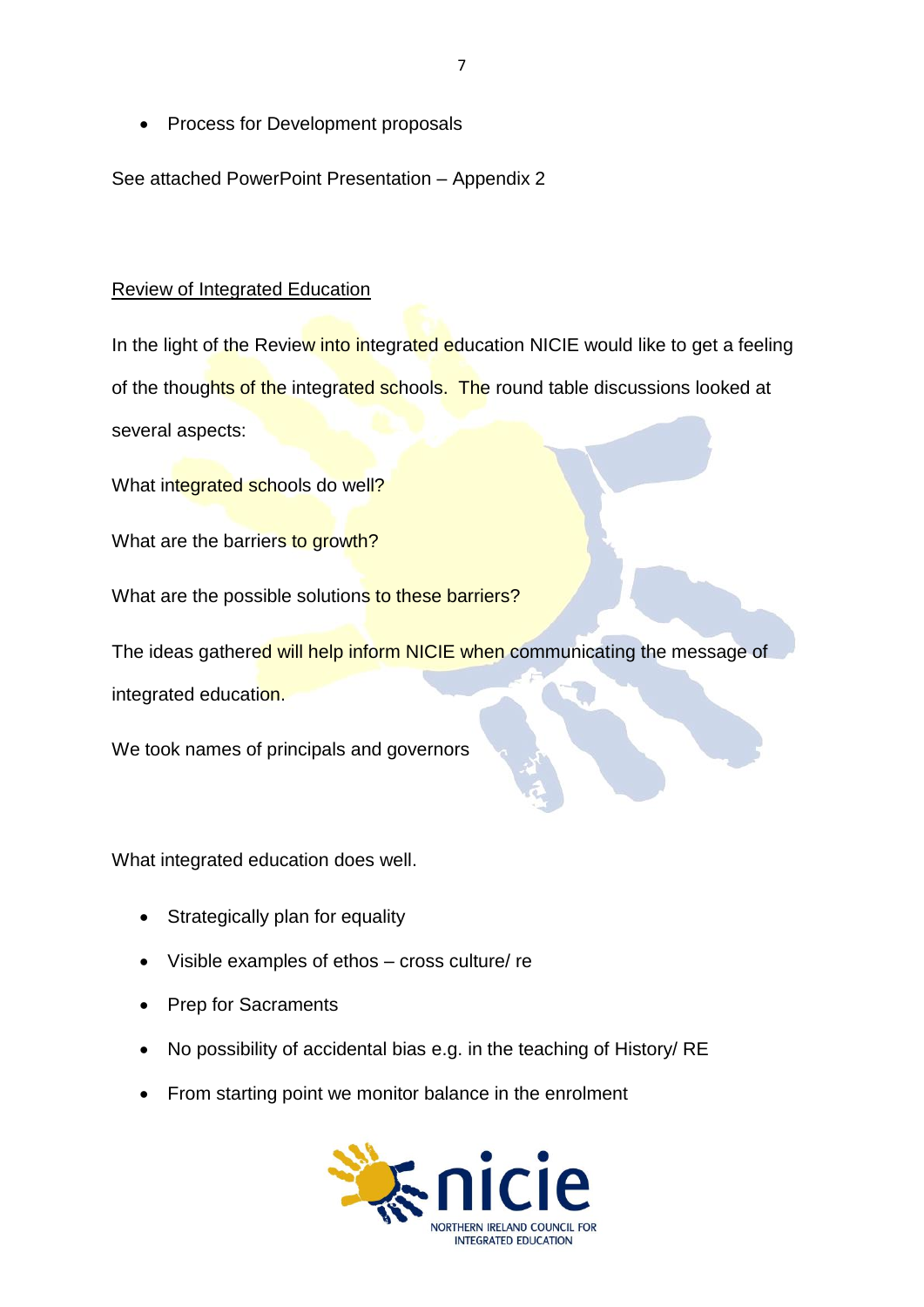- Encourage identity to be recognised from the beginning mutual respect
- Challenging projects around culture clarity/ differences
- Making cultural identity work for everyone enrichment from each other
- Range of ability welcomed and actively supported
- Everyone has a voice conflict situations are proactively resolved
- From management all throughout the school all inclusive representation
- Celebrate diversity rather than tolerate it
- Preparation for first communion choir/ whole school celebration
- Remembrance celebration on different levels
- Staff conversations specific to cultural differences
- Governance monthly meetings/ committee meetings/ more responsibility

Barriers and solutions to growth

| Barriers to growth                                                                     | <b>Solutions</b>                                                          |
|----------------------------------------------------------------------------------------|---------------------------------------------------------------------------|
| Housing Development issues – what<br>is shared housing $-$ is it really<br>implemented | Any proactive strategies - 40/40/20                                       |
| Collection of stats not helpful -<br>parents do not understand                         | Need to recognise others/ mixed                                           |
| Effect of grammar schools/ selection<br>on both colleges and primary                   | Grammar stream/ other ways of<br>measuring ability                        |
| Divisive model of education                                                            | An inclusive post primary schools<br>which recognises gifted and talented |
| Perceptions                                                                            | Marketing face to face                                                    |
| Catchment                                                                              | Impact of this on balance                                                 |
| <b>Financial equity</b>                                                                | No deficit etc.                                                           |
| Mixed religions doesn't mean<br>integration - Dilution of sector                       |                                                                           |